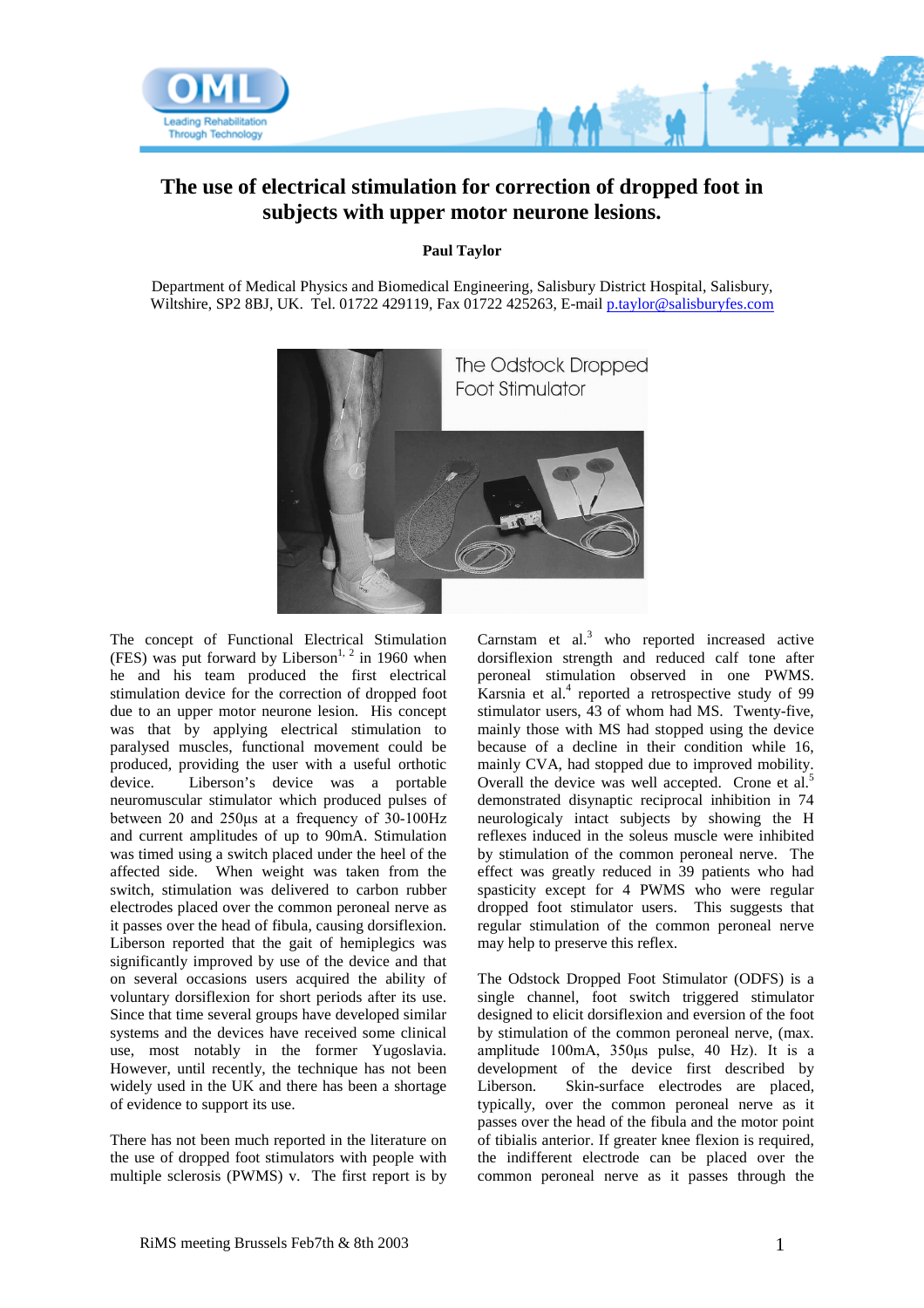

popliteal fossa, eliciting a withdrawal reflex. The rise and fall of the stimulation envelope can be adjusted to prevent a sudden contraction, which might induce a stretch reflex in the calf muscles. There is also a facility to add an extension to the stimulation envelope after heel strike which mimics the natural activity of the anterior tibialis muscle which contracts eccentrically lowering the foot to the ground. The Odstock 2 Channel Stimulator (O2CHS) is a version of the ODFS allowing the correction of bilateral dropped foot controlled by a single foot switch and the stimulation of other combinations of muscles.

By provision of dorsiflexion and eversion, the foot clears the ground in the swing phase more easily. This reduces the effort of gait, reducing compensatory activities such as hip hitching and circumduction. Reduction in effort will lead to a reduction of associated reactions and result in a general lowering of tone. Contraction of the tibialis anterior muscle and the hamstrings via the withdraw reflex may, by reciprocal inhibition, reduce antagonist activity leading to a more normal modulation of tone in gait. Repeated use of the stimulator may then lead to a pattern of "normal" walking being relearned centrally and long term potentiation of the required pattern of synapses may lead to a reinforcement of this pattern of walking. However, a more immediate benefit from the orthotic use of the device is that walking is easier and safer and therefore confidence will improve leading to an extension of mobility range and an overall improvement in quality of life.

The ODFS was the subject of a randomised controlled trial in which 32 stroke patients who had had a stroke for in excess of 6 months were allocated to a treatment group or a control group. The treatment group used the device and also received 12 sessions of physiotherapy in the first month, while the control group who received the same contact time only received physiotherapy<sup>6, 7, 8</sup>. After three months of use the treatment group showed a statistically significant increase in walking speed of 16% and a reduction in the Physiological Cost Index (PCI) of 29% when the stimulator was used while no changes were seen in the control group. No significant 'carryover' effect was seen although a trend was present. Users of the ODFS showed a continuing reduction in quadriceps spasticity measured using the Wartenberg Pendulum Drop Test, which was only seen in the control group while physiotherapy continued. The treatment group also showed a reduction in the Hospital Anxiety and Depression index suggesting an improvement in quality of life. Cost benefit analysis showed that use of the device gave a QALY (quality adjusted life years) gain over

the control group of 0.042, indicating that the use of the device met the requirements for a treatment within the NHS. The trial results together with case series data from subjects who had multiple sclerosis were presented to the South and West Regional Health Authority Development and Evaluation Committee<sup>9</sup>. After examining this and evidence from other groups, the committee recommended the ODFS for use in the UK's National Health Service for patients with upper motor neurone lesions.

Following the trial and some publicity in a national newspaper, there was some considerable demand for treatment and it was therefore decided to set up a clinical service. As previously mentioned the idea of FES is not new and it was our opinion that the reason for its poor take up into clinical practice was for several reasons. Firstly, initial devices had been unreliable with poor technical back up. Secondly, the clinical techniques for its successful application have been poorly documented and practitioners received no training in its use. Thirdly, it was plain from our clinical experience that regular follow up was required to ensure continued effective use of the device. The first problem we hoped we had solved by using new technology and careful design based on considerable clinical experience. The second considerable clinical experience. problem was tackled by writing a detailed clinical manual and by running a regular two day training courses for clinicians that wished to use the device.

To satisfy the need for follow up the following clinical model has been adopted. Patients are first seen at an assessment clinic. Subjects are suitable for treatment if they have a dropped foot due to an upper motor neurone lesion and are able to walk at least a few metres with appropriate aids or assistance. The following are contraindications; fixed contractures of the ankle, poorly controlled epilepsy (there is some anecdotal evidence of symptoms being exacerbated by electrical stimulation) and poor skin condition in the area of the electrodes. The effect of the stimulation is not known in pregnancy and pacemaker users are assessed by a cardiologist to ensure the ODFS doses not interfere with the pacemaker. The stimulator is tried and if gait can be improved, the patient is recommended for treatment.

The ODFS is fitted over two clinic sessions on consecutive days. On the first day the user is taught how to apply the device while on the second day their ability to do so is assessed and further training given if necessary. If appropriate, carers are also instructed in its use. If the patient has severe calf spasticity it has been found useful to use an exercise stimulator for a period of about an hour a day for one month. By using a stimulator with a slow rising edge ramp,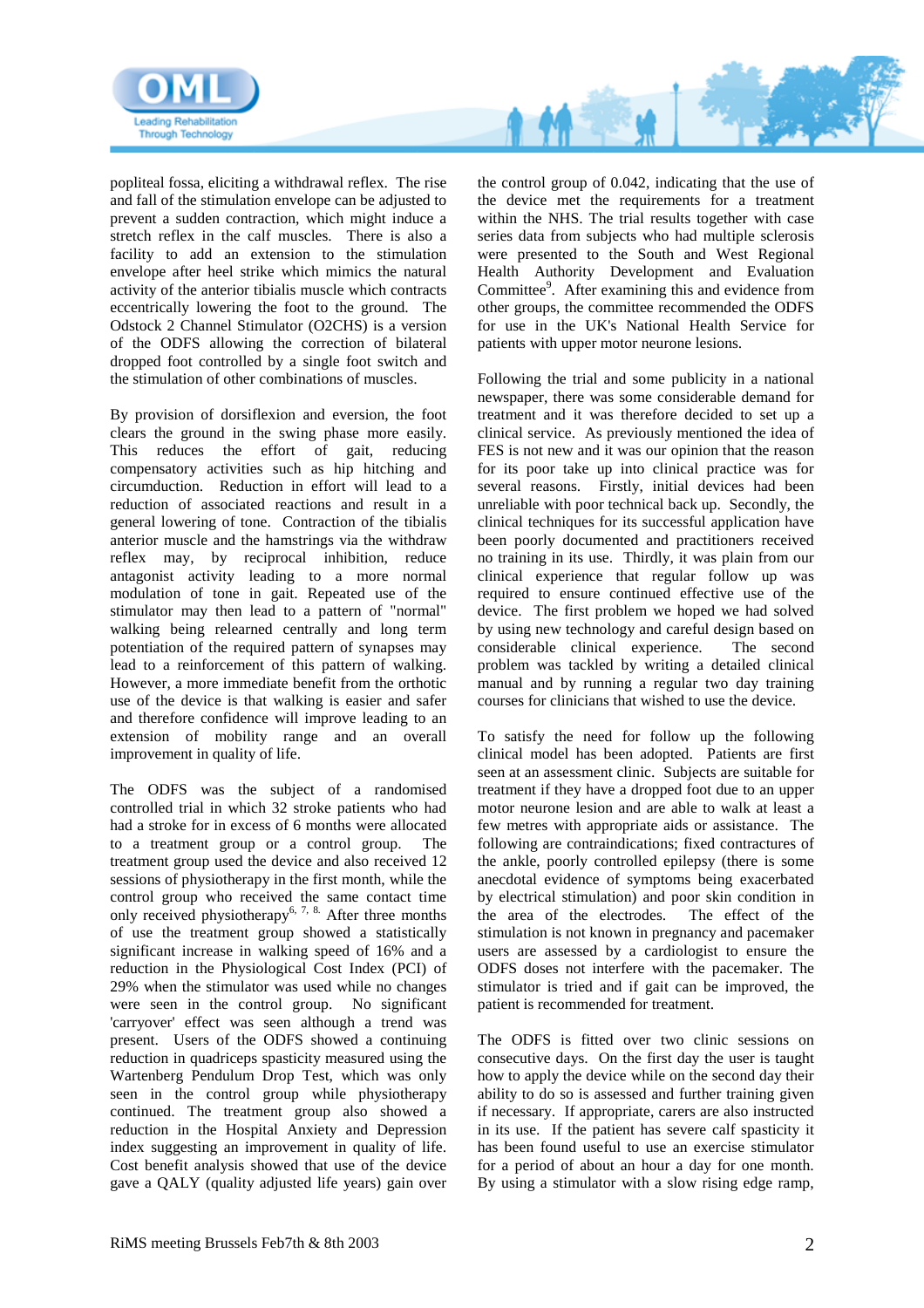

calf spasticity can be reduced and range of motion increased. A recent pilot study has shown that botulinum toxin may also be beneficial in such cases $^{10}$ . Use of the stimulator is increased gradually over 2 to 3 weeks until it can be used all day. Follow up is made at 6 weeks, 18 weeks, 45 weeks and 72 weeks from first use and then yearly for as long as the

given, equipment repaired or extra clinic sessions arranged if necessary.

Following the establishment of a clinical service, it was decided to continue recording the main outcome measures of walking speed and PCI that had been recorded in the RCT. While increased walking speed



**Mean % change in walking speed for stroke (n=27) and MS (n=20) ODFS users**

device is used. If users experience problems they are encouraged to contact the clinic so advice can be

Wade<sup>11</sup> et al. to be representative of overall gait function. An audit of these parameters over the first 18 weeks of use confirmed the results of the original RCT and also showed a significant carryover effect, i.e. an improvement in walking ability when not using the stimulator, in a group of 111 stroke subjects<sup>12</sup>. Overall, users walked 27% faster when they used the device with a carryover effect of 14%. In a subgroup of 27 ODFS users walking speed both with and without the device was observed to improve over the first 18 weeks and thereafter remain unchanged. As the ODFS users were an average of  $5.4$ (sd  $\pm 10.7$ ) years post stroke this supports the hypothesis that the carryover observed was due to use of the stimulator rather than natural recovery following the stroke. In a group of 78 MS subjects, users walked 20% faster when using the device $13$ . Although no overall carryover effect was observed, one third showed an improvement in unaided walking speed of more then 10%. In a subgroup of 20 MS users, this improved walking speed with the device was shown to also peaks at 18 weeks with no significant change from initial values after that time. 18 MS users of the bilateral dropped foot stimulator showed a 48% increase in walking speed at 18 weeks but again no significant carryover effect although a strong trend was observed.

was not highlighted as a significant reason for continued use of the ODFS, it has been shown by

A questionnaire survey indicated that the most common reasons for using the ODFS were that it reduced the effort of walking, reduced tripping and improved confidence<sup>14</sup>. Overall, compliance was 92% at 18 weeks and 86% at 1 year. However, if MS users are looked at separately, out of 134 who started using FES between January 1999 and December 2001, 9 stopped its use within 1 year, a compliance of 93%. In the year 2000 the device was recommended by the Royal College of Physicians in their publication "National clinical guidelines on stroke"<sup>15</sup>.

## **Future developments**

While the ODFS has been shown to improve gait by correction of dropped foot, problems often remain with movement of other joints, in particular the knee and hip. The O2CHS can be used to add a second channel of stimulation. Hip extension in the stance phase can be improved by stimulation of the gluteus maximus while hip abduction can be improved by stimulation of the gluteus medius. Knee flexion can be improved by stimulation of the hamstrings at terminal stance and initial swing while the same muscle can be used to control knee hyperextension at initial floor contact. The calf muscles can be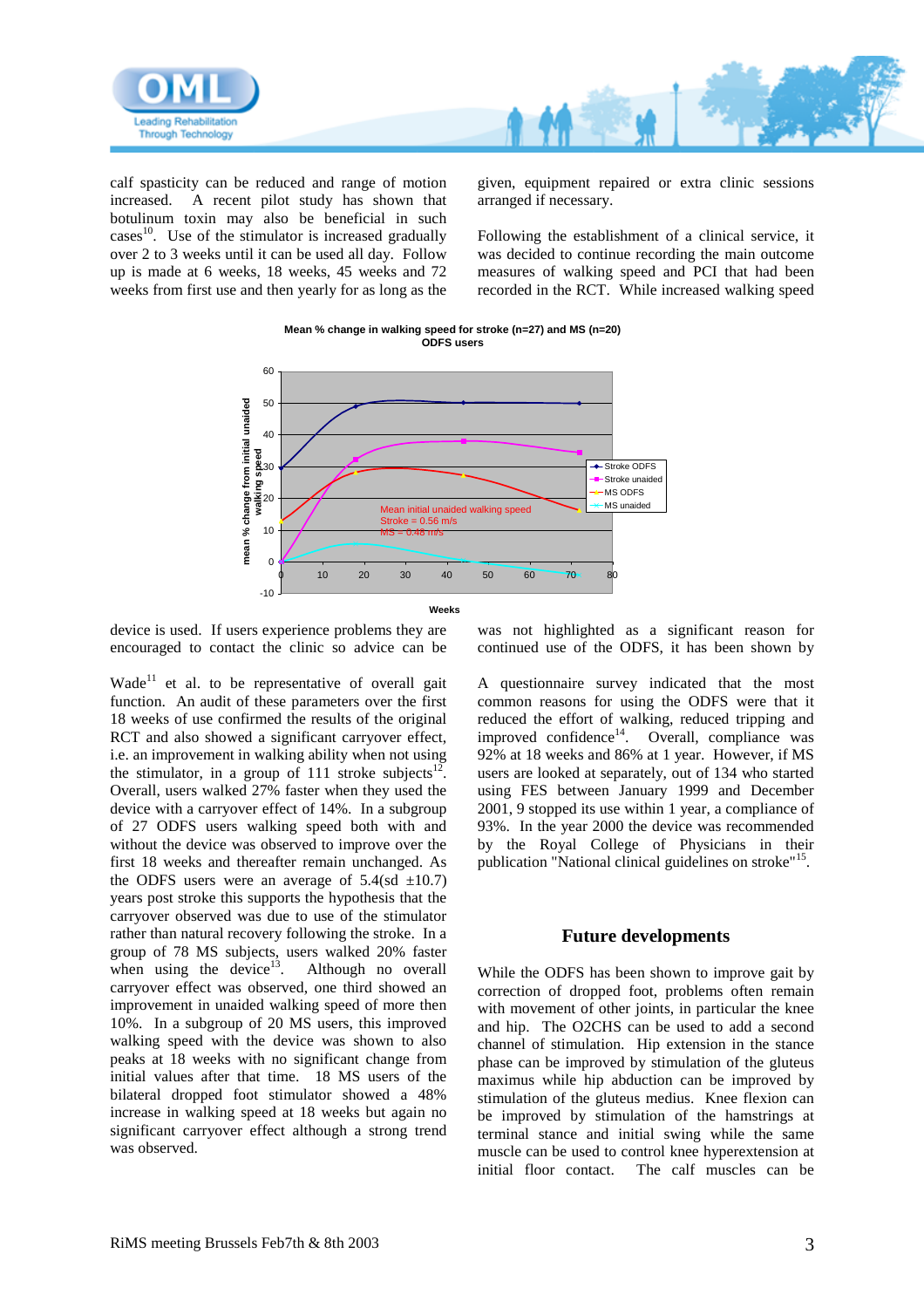

stimulated to improve push off and triceps can be stimulated to improve arm swing and therefore balance while walking in patients with significant associated reaction in the upper  $limb<sup>16</sup>$ .

Preliminary investigations suggest that the ODFS may be applied in cases of Parkinson's Syndrome to help initiate gait and prevent freezing $17$ .

## **Conclusion**

It has been demonstrated by RCT that the ODFS can improve the mobility of people who have a dropped foot following stroke. A clinical service has been successfully set up and these techniques successfully

transferred to other centres. Audit of these services has confirmed the RCT results and further indicated that mobility can be improved in people with multiple sclerosis. A RCT with this group is now underway. Use of the bilateral system in MS can delay final dependence on a wheel chair, providing a means of access where a chair can not be used. Compliance of both devices is high suggesting that they are well accepted and provide a useful benefit to their users.

For further information, please visit our web site: [www.salisburyfes.com](http://www.salisburyfes.com/)

## **References**

- 1) Liberson W, Holmquest H, Scott M. (1961). Functional electrotherapy: Stimulation of the common peroneal nerve synchronised with the swing phase of gait of hemiplegic subjects. *Arch Phys Med Rehabil* 42. 202-205*.*
- 2) Burridge JH, Swain ID, Taylor PN. (1998). Functional electrical stimulation: a review of the literature published on common peroneal nerve stimulation for the correction of dropped foot. Reviews in Clinical Gerontology 8; 155-161
- 3) Carnstam B, Larsson LE, Prevec TS. Improved gait following electrical stimulation. Scand J Rehab. Med 1977; 9: 7-13
- 4) Karsnia A, Dillner S, Ebefors I, Lundmark P, Why patients use or reject a peroneal muscle stimulator. Adv in external control of hum extremity 1990; 251-60
- 5) Crone C, Nielsen J, Petersen N, Ballegaard M and Hultborn H. Disynaptic reciprocal inhibition of ankle extensors in spastic patients. Brain (1994) 117, 1161-1168
- 6) Burridge J, Taylor P, Hagan S, Swain I. (1997) Experience of clinical use of the Odstock Dropped Foot Stimulator. *Art Organs* 21(3). 254-260.
- 7) Burridge J, Taylor P, Hagan S, Wood D, Swain I. (1997) The effects of common peroneal nerve stimulation on the effort and speed of walking: A randomised controlled clinical trial with chronic hemiplegic patients. *Clin Rehabil* 11. 201-210.
- 8) Burridge J, Taylor P, Hagan SA, Wood DE, Swain ID. (1997) The effect on the spasticity of the quadriceps muscles of stimulation of the Common Peroneal nerve of chronic hemiplegic subjects during walking. *Physiotherapy* 83(2).
- 9) See our webpage [www.salisburyfes.com](http://www.salisburyfes.com/)
- 10)Johnson CA, Tromans AM, Wood DE, O'Keefe D, Buhrs D, Swain ID, Burridge JH. (2001) A pilot Study to investigate the, combined use of Botulinum neurotoxin A(BoNTA) and Functional electrical stimulation (FES), with physiotherapy, in the treatment of spastic dropped foot in subacute stroke. Proc  $7<sup>th</sup>$  Vienna International Workshop on FES. 172-175
- 11)Wade D, Wood V, Hellar A, Maggs J, Langton-Hewer R. (1987) Walking after stroke. *Scandinavian Journal of Rehabilitation Medicine*. 19(1). 25-30
- 12)Taylor PN, Burridge JH, Wood DE, Norton J, Dunkerly A, Singleton, C, Swain ID. (1999) Clinical use of the Odstock Drop Foot Stimulator - its effect on the speed and effort of walking. *Arch Phys Med Rehabil 80*: 1577-1583,.
- 13)Benson K and Hartz AJ, (2000) A comparison of observational studies and randomized controlled trials. *N Engl J Med* 342: 1878-86.
- 14)P Taylor, C Singleton, P Wright, G Mann, C Johnson, I Swain (2001) Correction of dropped foot following multiple sclerosis by functional electrical stimulation, an audit of walking speed and physiological cost index. *Proc 5th ISPRM conference. Pub Monduzzi Editore S.p.A*
- 15)Taylor PN, Burridge JH, Dunkerley AL, Lamb A, Wood DE, Norton JA, Swain ID. (1999) Patient's Perceptions of the Odstock Dropped Foot Stimulator (ODFS). *Clin. Rehabil* 13: 333-340.
- 16)Intercollegiate working party for stroke, (2000*) National clinical guidelines for stroke* London, Royal College of Physicians ISBN 1860 161 200
- 17)Finn SM, Mann GE, Taylor PN. (2001) Using Functional Electrical Stimulation (FES) in Parkinson's Disease. *Proc 7th Vienna International Workshop on FES.* 176-17